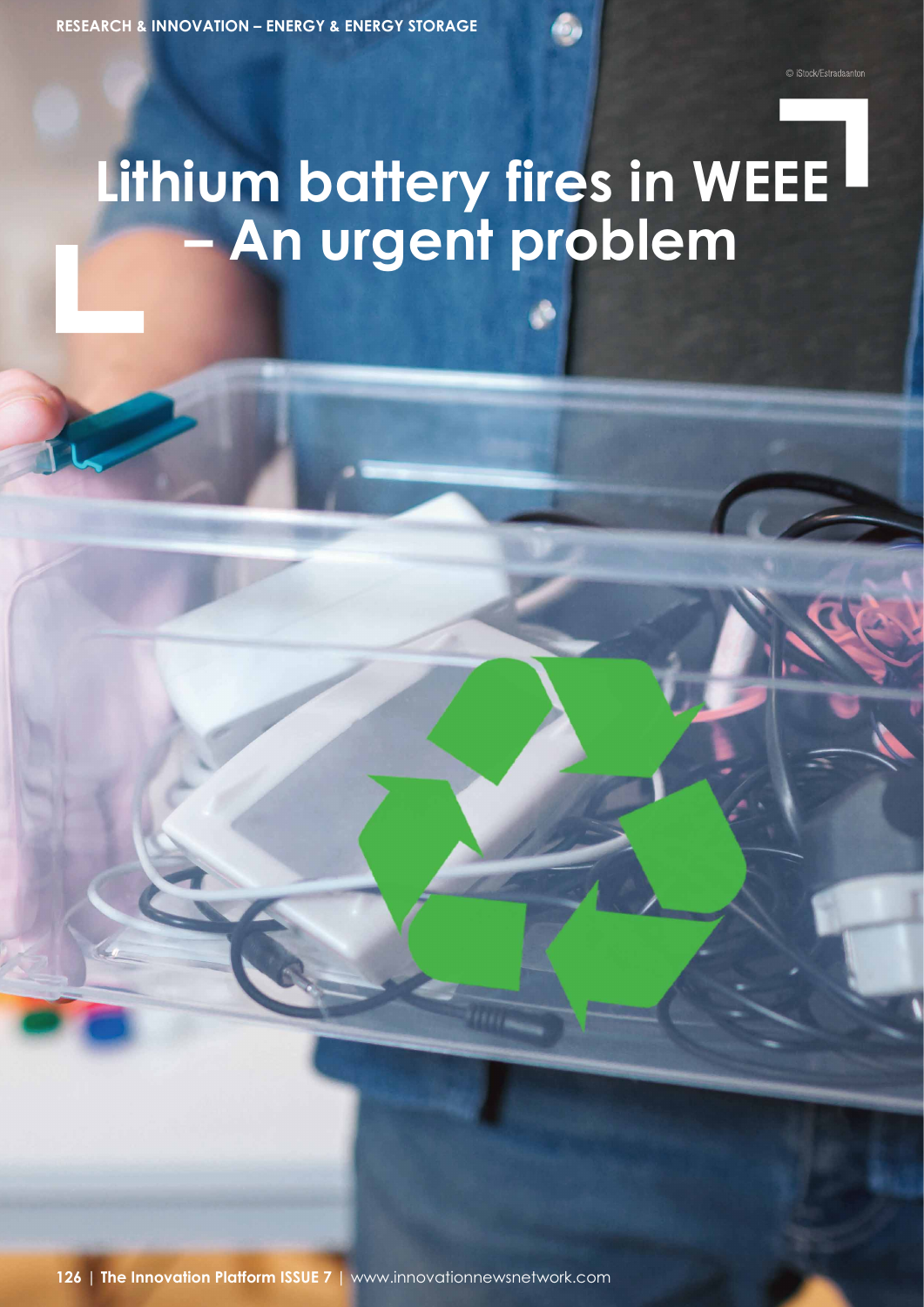The Batteries Roundtable outline the key advice in their recent report aiming to reduce battery fires and improve the environmental impact of electrical waste and its processing

**T The European Recycling Industries' Confederation** (EuRIC) is the umbrella organisation that encompasses a network of European Member States and National recycling associations. It is the link between the recycling industry and the European Union, acting as the platform for co-operation and the exchange of best practices across the industry.

EuRIC represents key companies included in the collection, processing, recycling, transport, and trade of various recyclables (metals, paper, plastics, tyres, construction & demolition waste from household or industrial waste, WEEE, ELV, Packaging, etc.) across Europe.

The confederation aims to promote recycling, an activity that is driven by the efforts of Small and Medium-size Enterprises (SMEs), working alongside a small selection of – equally important - larger corporations. All of them are local and global actors who provide non-outsourceable job opportunities and produce – locally – commodities that are traded and priced on a global scale.

The environmental benefits of EuRIC's initiatives are vast. Not only does the promotion of safe recycling save natural resources, but it massively reduces pollution and helps limit energy consumption.

EuRIC and its members support a value chain approach and strive to nurture constructive relationships at all levels with stakeholders benefiting from recycling activities, including public authorities, manufacturers, producer responsibility schemes, academia, and NGOs.

## **WEEE – collection and treatment**

A key issue that is currently affecting the Waste Electrical and Electronic Equipment (WEEE) management chain is that of battery-caused fires, costing waste management facilities millions of euros every year and acting as a strong barrier to making Europe circular and carbon neutral. In response to this, EuRIC and the WEEE Forum, with the active contribution of experts from various organisations including EERA, EUCOBAT, Municipal Waste Europe, and the WEEELABEX Organisation (hereafter referred to as the Batteries Roundtable), have produced a comprehensive report outlining the issues around battery fires, their causes, and how the industry that manages the collection and treatment of spent batteries and electronic waste.

WEEE can adjust every step of their processing chain in order to limit the instances of battery fires and safely contain and handle them when they do occur. The European Green Deal and the new Circular Economy Action Plan identify 'electronics' as key products within the value chain in which recycling plays a major role in achieving sustainability goals.

The report outlines important information such as best practices in handling and processing WEEE and the processes that facilities managing WEEE should begin to adopt to limit the possibility of batterycaused fires.

Recommendations and good practices compiled in the report aim at reducing the occurrence of thermal events caused by events such as short circuits, in which the poles of the same battery become connected due to external material, and physical shock, in which the batteries can become damaged and overheat, and also the issue of heat exposure, with temperatures above 60°C and below -20°C able to severely damage batteries.

However, the expected contribution of the waste management industry to these EU strategies is at risk and the waste management and recycling sector is in need of a strategy that will support it in tackling fires caused by WEEE containing lithium batteries.

### **Lithium batteries and the risk they pose**

The term 'lithium battery' refers to a family of batteries with varying chemistries, comprising several types of cathodes and electrocytes. Lithium batteries are generally divided into two categories, including primary (non-rechargeable) batteries which are lithium metal batteries that have lithium compounds and lithium metal as an anode, and secondary (rechargeable) batteries which are lithiumion batteries where the lithium is only present in an ionic form in the electrolyte.

Lithium batteries, and in particular lithium-ion batteries, are key to the quality of life of the majority of people within modern society and they are the first choice of technology for a plethora of electronic and electrical equipment including laptops, mobile phones, tablets, and electric vehicles, whereas lithium metal batteries typically exist within watches, calculators, and car key fobs. The rise in usage and demand for portable electronics such as mobile phones and tablets, alongside environmental initiatives that champion electric vehicles, has driven the market growth of lithium batteries significantly.

However, with an increase in the use of lithium batteries also comes an increase in their disposal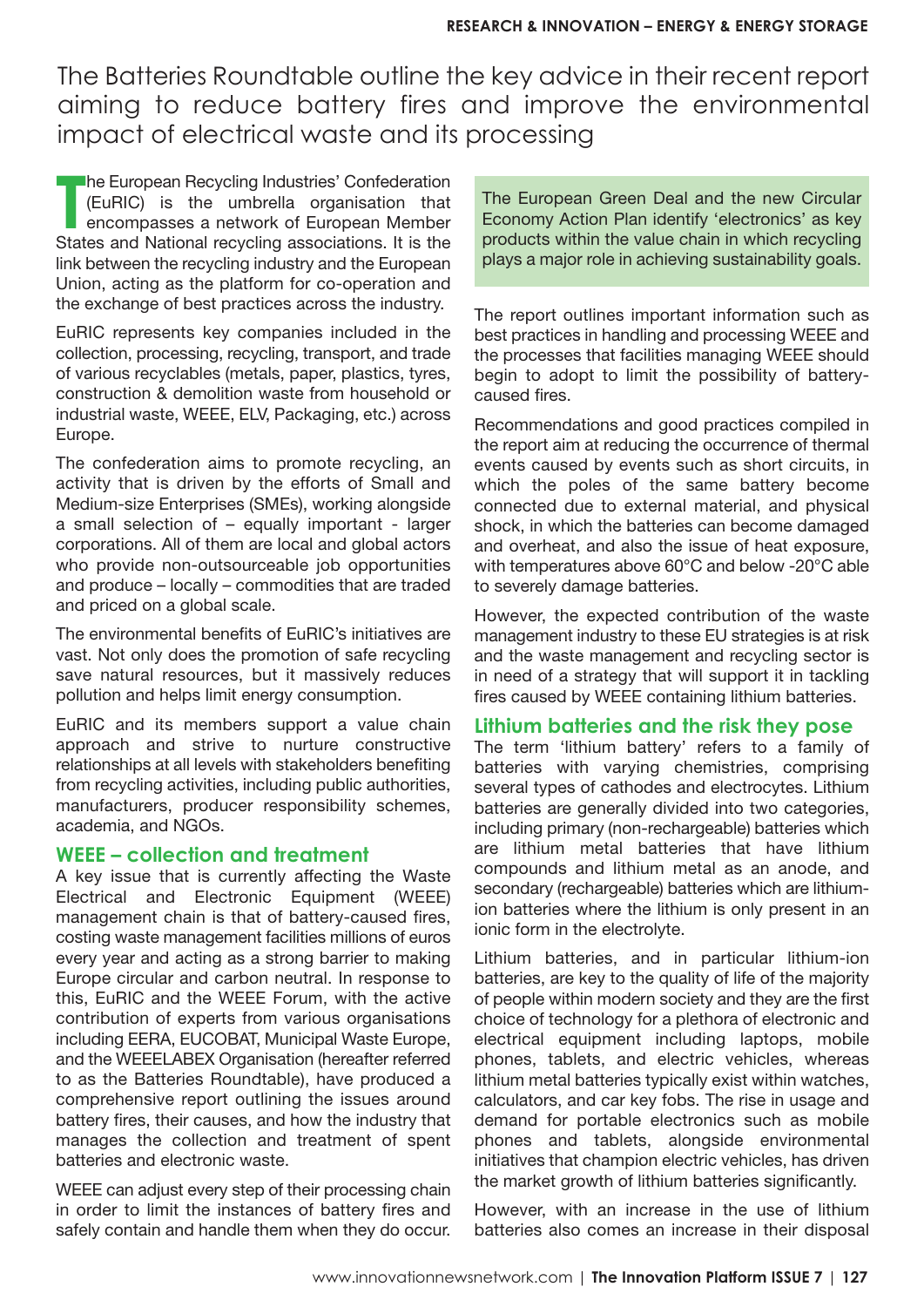#### **RESEARCH & INNOVATION – ENERGY & ENERGY STORAGE**

and an increase in the need to safely collect and recycle the materials within them. However, this can be difficult as the batteries become fragile and, if punctured or damaged, pose a high risk to the functionality of the collection but also of the recycling plan as they have an increased possibility of a thermal event.

Not only do thermal events present a significant risk of triggering further thermal events in surrounding stored batteries but they may also release combustible gasses, with the smoke from the fire containing carcinogenic, toxic, and corrosive substances.

Because of this, the appropriate storage and handling of lithium batteries, along with the necessary knowledge of how to respond if thermal events arise is something that should be widespread amongst personnel in WEEE management facilities personnel.

Thermal events can lead to what is known as a 'battery incident', in which a failing battery initiates a thermal event and acts as a point of ignition for the surrounding WEEE, which is typically a highly flammable mixture of metals and plastic, plus flammable contaminations (liquids, fats, dust, etc.).

A severe event can destroy large volumes of WEEE, emit toxic fumes, and damage buildings and treatment equipment, which are often equipped with expensive detection equipment and not built to withstand intense heat.

There are seven key types of thermal events including hot spot, sparks, smoke, slow-burning fire (no flame), slow-burning fire (flame), intense fire (rapid fire), and even escalating to explosions. These fires can have a serious affect on waste recycling facilities, endangering the lives of those who work there and even, in severe cases, causing the plant to be shut down for multiple days to contain and treat the fire and its aftermath. This has a huge knock-on effect financially and on the further recycling chain.

The extreme cost of these fires is often related to repairing or replacing the equipment and infrastructure damaged during a thermal event, temporary interruption or ending of operations, loss of waste burned – and hence of materials that would have been otherwise recycled and injected into the market - during the thermal event, maintenance, and replacement of extinguishing means. Other recently identified costs include the treatment of water used during the extinguishing of the fires, as it may contain persistent organic pollutants.

Other significant costs arising from the situation are associated with the transportation of WEEE containing batteries to another treatment facility in the event of a planned or unforeseen shutdown due to a severe thermal event, installation of additional

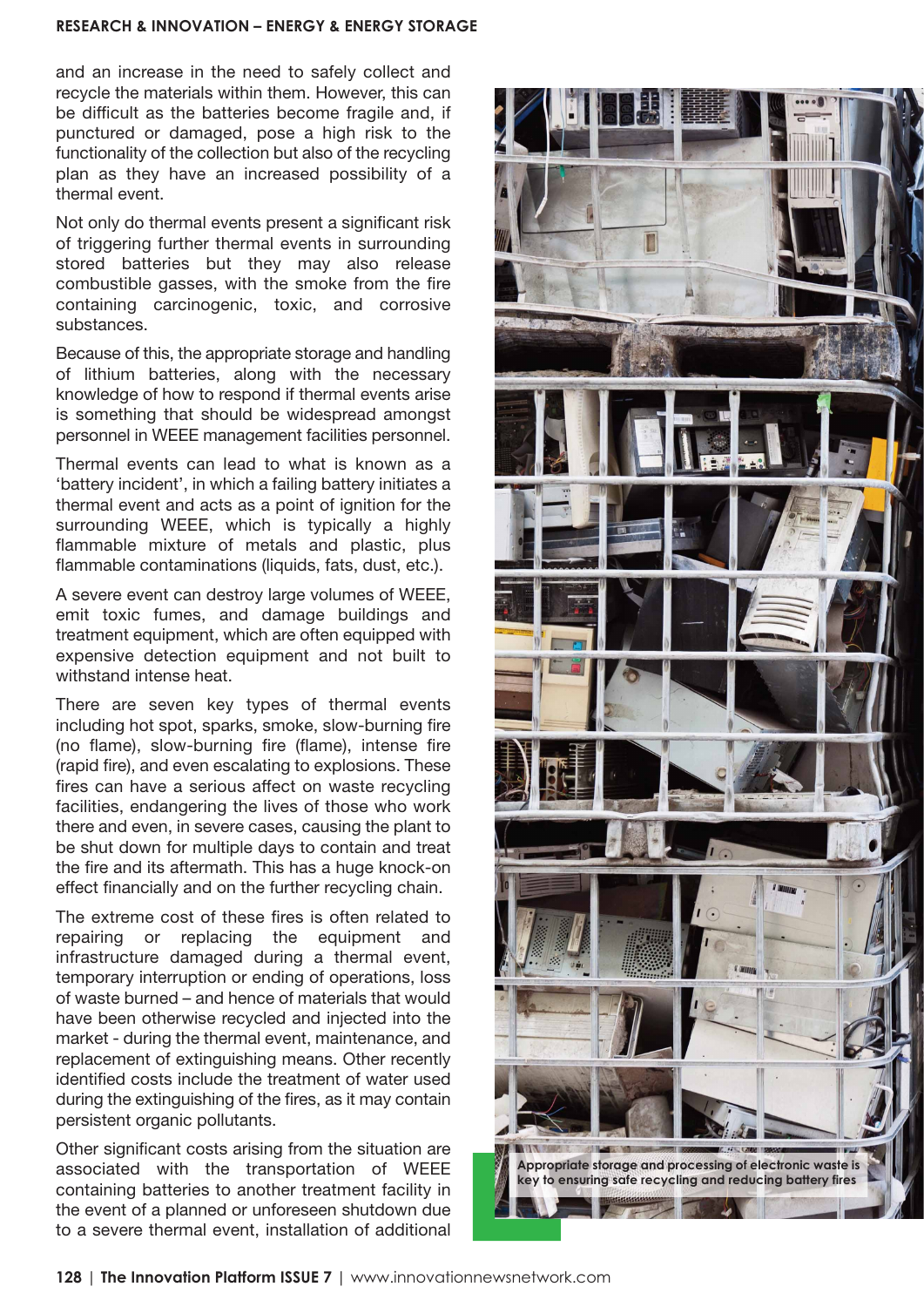

detection and mitigation measures, changes in the infrastructure of the facilities, adaptation of operational protocols and training, insurance costs and additional requirements and/or limits imposed by licencing authorities. As of 2018, the average cost of all those incidents was estimated at €190,000, which can represent a significant burden for an individual company and especially for an SME.

## **Recommendations and best practices**

The industry managing WEEE – containing batteries and single batteries is a key contributor to the EU's circular economy and battery fires can have a significant knock-on effect to this, causing loss of profits at every level. Furthermore, the steady increase of fires caused by WEEE – containing batteries is affecting the policies of insurance companies, and the waste industry has raised concerns about the difficulty to obtain proper insurance coverage amid an increase of insurance premiums, coverage exclusions, or through simply not being able to obtain insurance. This poses a serious problem for companies whose activity permit, that they must obtain to operate, is reliant on them obtaining insurance coverage.

As part of the collation of the batteries roundtable report, a questionnaire was disseminated amongst companies and facilities carrying out the collection, sorting, transporting, and recycling of WEEE – containing batteries and single batteries. This questionnaire found that there is no significant relationship between the type of activities carried out on-site, those facilities that declared a thermal event in 2018, and those with good practices and mitigation measures implemented.

## **Reducing risk**

The removal of batteries in the first treatment steps is key to reducing risk. This can ensure that all batteries are then appropriately handled and stored and reduces the risk of items being processed for recycling with live batteries still present inside. Further to this, the report has also detailed advice for manufacturers; advising that they make batteries removable manually or with commonly available tools where possible, and that they also mark clearly on devices where batteries are present to avoid the most obvious batteries being removed and smaller batteries being left and inappropriately entering machinery.

WEEE needs to be appropriately labelled to indicate what sorts of batteries it contains; this would allow waste sorters and processors to ensure all batteries have been removed and appropriately stored according to their specific requirements.

Further to this, it is essential that battery manufacturers build a strong educational relationship with recycling process plants to ensure that all waste